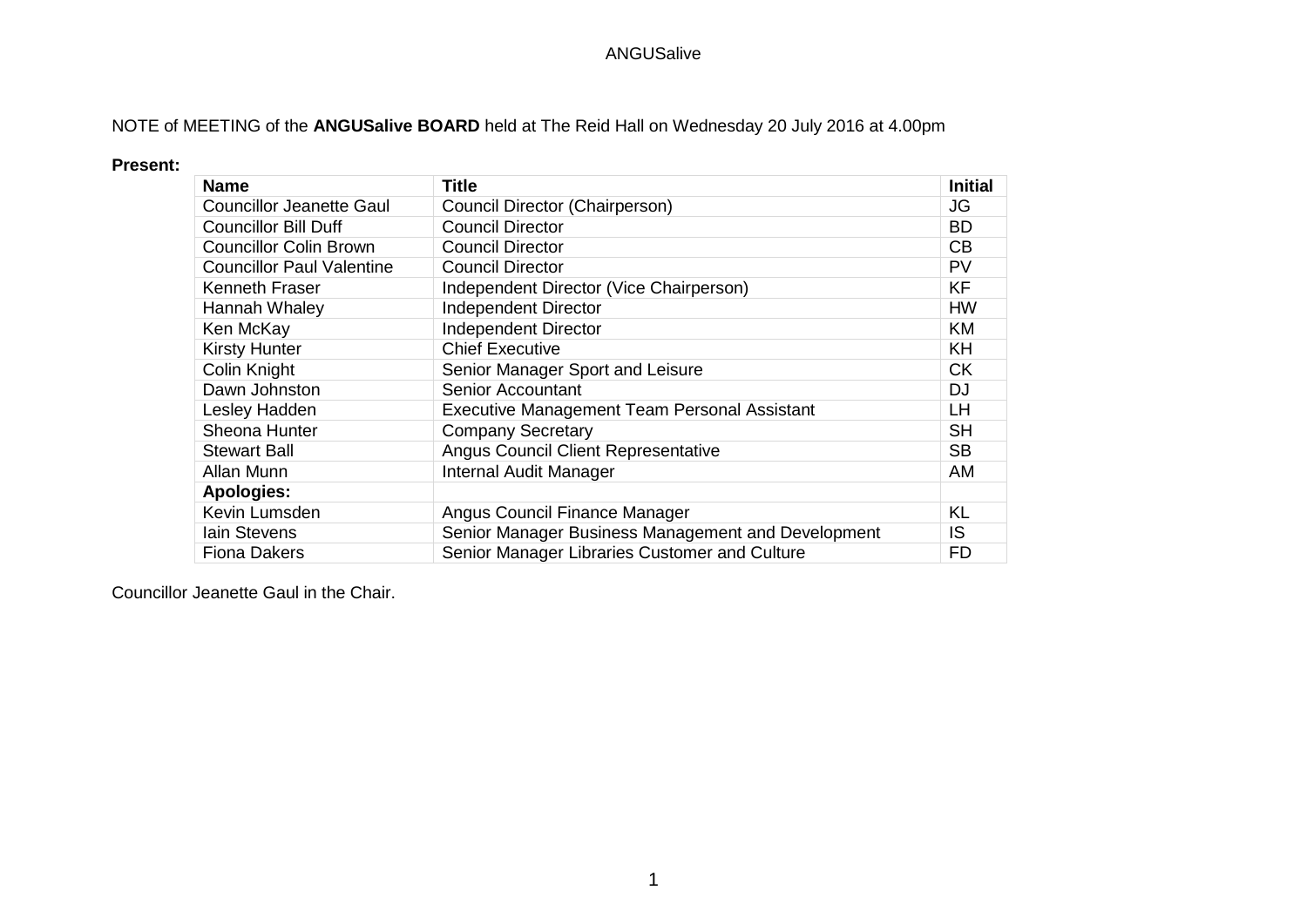# **ACTION NOTE/PLAN**

| <b>Item No</b> | <b>Action</b>                                                                                                                                                                                                                                                                                                                                                                                                                                                      | <b>Timescale</b> | <b>Officer Responsible</b> |
|----------------|--------------------------------------------------------------------------------------------------------------------------------------------------------------------------------------------------------------------------------------------------------------------------------------------------------------------------------------------------------------------------------------------------------------------------------------------------------------------|------------------|----------------------------|
| 1.             | <b>Welcome &amp; Apologies</b>                                                                                                                                                                                                                                                                                                                                                                                                                                     |                  |                            |
|                | JG introduced and welcomed CIIr Paul Valentine to the Board.                                                                                                                                                                                                                                                                                                                                                                                                       |                  |                            |
|                | Apologies received from Iain Stevens, Fiona Dakers and Kevin Lumsden.                                                                                                                                                                                                                                                                                                                                                                                              |                  |                            |
|                |                                                                                                                                                                                                                                                                                                                                                                                                                                                                    |                  |                            |
| 2.             | <b>Declarations of Interest</b>                                                                                                                                                                                                                                                                                                                                                                                                                                    |                  |                            |
|                | Directors were asked to consider whether they had any declarations of interest                                                                                                                                                                                                                                                                                                                                                                                     |                  |                            |
|                | in relation to any item on the agenda for the meeting.                                                                                                                                                                                                                                                                                                                                                                                                             |                  |                            |
|                | No declarations were made.                                                                                                                                                                                                                                                                                                                                                                                                                                         |                  |                            |
| 3.             | Minutes of Meeting on Thursday 26 May 2016                                                                                                                                                                                                                                                                                                                                                                                                                         |                  |                            |
|                | The Directors approved the minutes of the above meeting                                                                                                                                                                                                                                                                                                                                                                                                            |                  |                            |
|                | Proposed as an accurate reflection of the meeting by HW and seconded by KF.                                                                                                                                                                                                                                                                                                                                                                                        |                  |                            |
| 4.             | Matters Arising from Board Meeting on Thursday 26 May 2016                                                                                                                                                                                                                                                                                                                                                                                                         |                  |                            |
|                | Provision of additional Swimming Lessons at CHSP & MHSP<br>CK notified the Board on the introduction of two (02) additional lessons to the<br>programme at Carnoustie and Monifieth High School Pools from August 2016.<br>These lessons will enable progression of present attendees and generate<br>additional spaces for those on the Learn to Swim Programme waiting list.<br>The Board noted further investigation is required on the feasibility of offering |                  |                            |
|                | lessons after school following the October school holidays.                                                                                                                                                                                                                                                                                                                                                                                                        |                  |                            |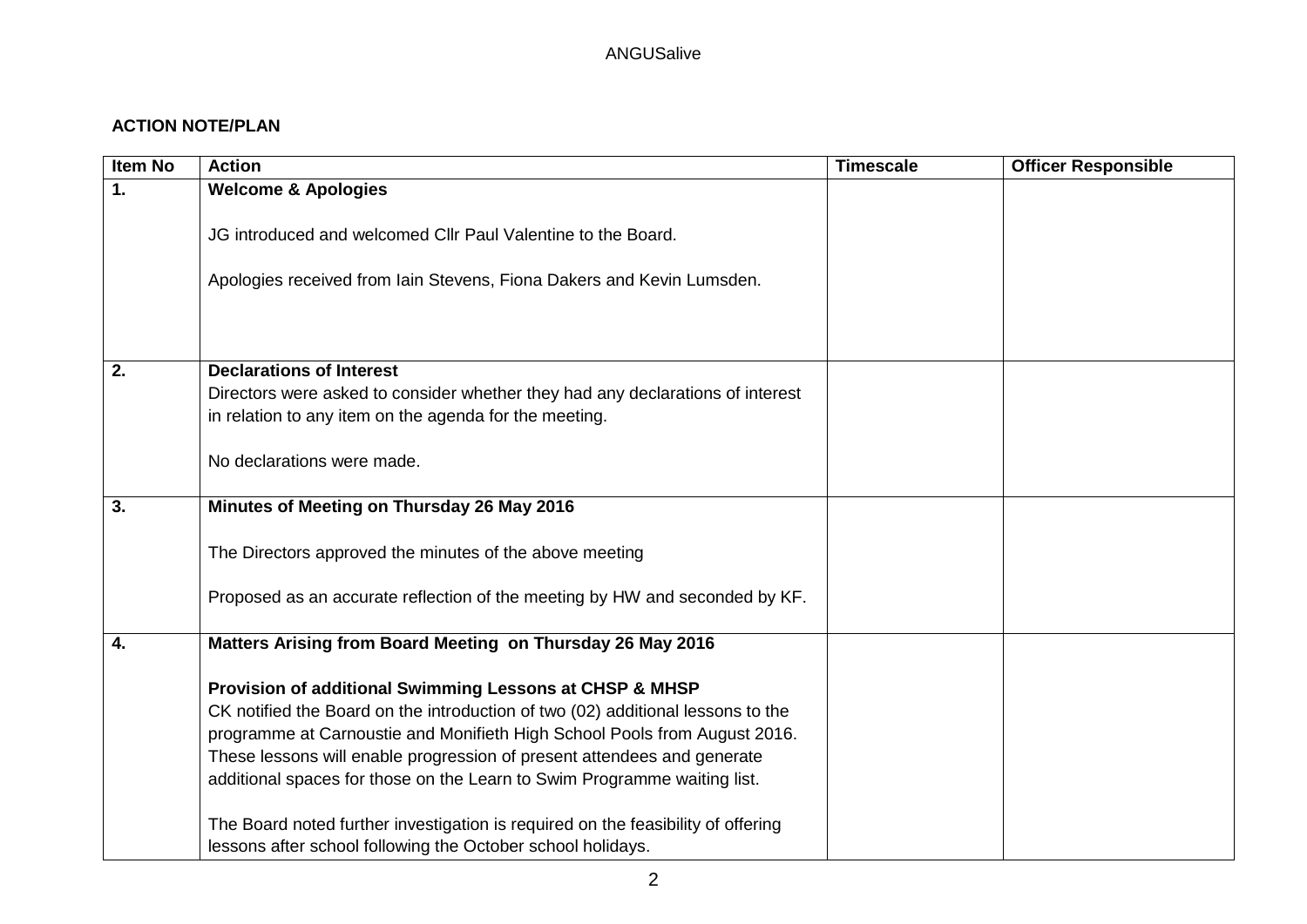| <b>Item No</b> | <b>Action</b>                                                                                                                                                                                                                                                                | <b>Timescale</b> | <b>Officer Responsible</b> |
|----------------|------------------------------------------------------------------------------------------------------------------------------------------------------------------------------------------------------------------------------------------------------------------------------|------------------|----------------------------|
|                | <b>HR Training</b><br>JG requested Board training in Disciplinary Processes, including dismissal and<br>appeals process, be progressed as soon as possible.                                                                                                                  |                  |                            |
|                | <b>Training for Board Members by Organisational Development</b><br>JG enquired about the creation of the Board skills mix matrix and status of<br>training for the Board of Directors which was offered by Angus Council (AC)<br>Organisational Development.                 |                  |                            |
|                | KH advised that AC Organisational Development team should at present be<br>contacting Board Members directly to confirm dates.                                                                                                                                               |                  |                            |
|                | HW, KM, KF confirmed initial contact had been made but advised no firm dates<br>to meet had been agreed.                                                                                                                                                                     |                  |                            |
|                | JG requested this is followed up immediately.                                                                                                                                                                                                                                |                  |                            |
| 5.             | 32_16 Internal Audit Annual Plan Progress Report                                                                                                                                                                                                                             |                  |                            |
|                | AM presented Report 32_16 to the Board.                                                                                                                                                                                                                                      |                  |                            |
|                | The Board noted the timeline and current progress of the Internal Audit 2016/17<br>Annual Plan.                                                                                                                                                                              |                  |                            |
|                | JG asked for confirmation on the timeline reports would be presented to<br>ANGUSalive and Angus Council.                                                                                                                                                                     |                  |                            |
|                | AM stated the Financial Health Check and Governance reports would only be<br>presented to the ANGUSalive Board. The Monitoring Report is a joint report<br>which will be presented to the ANGUSalive Board prior to being presented to the<br>AC Scrutiny & Audit Committee. |                  |                            |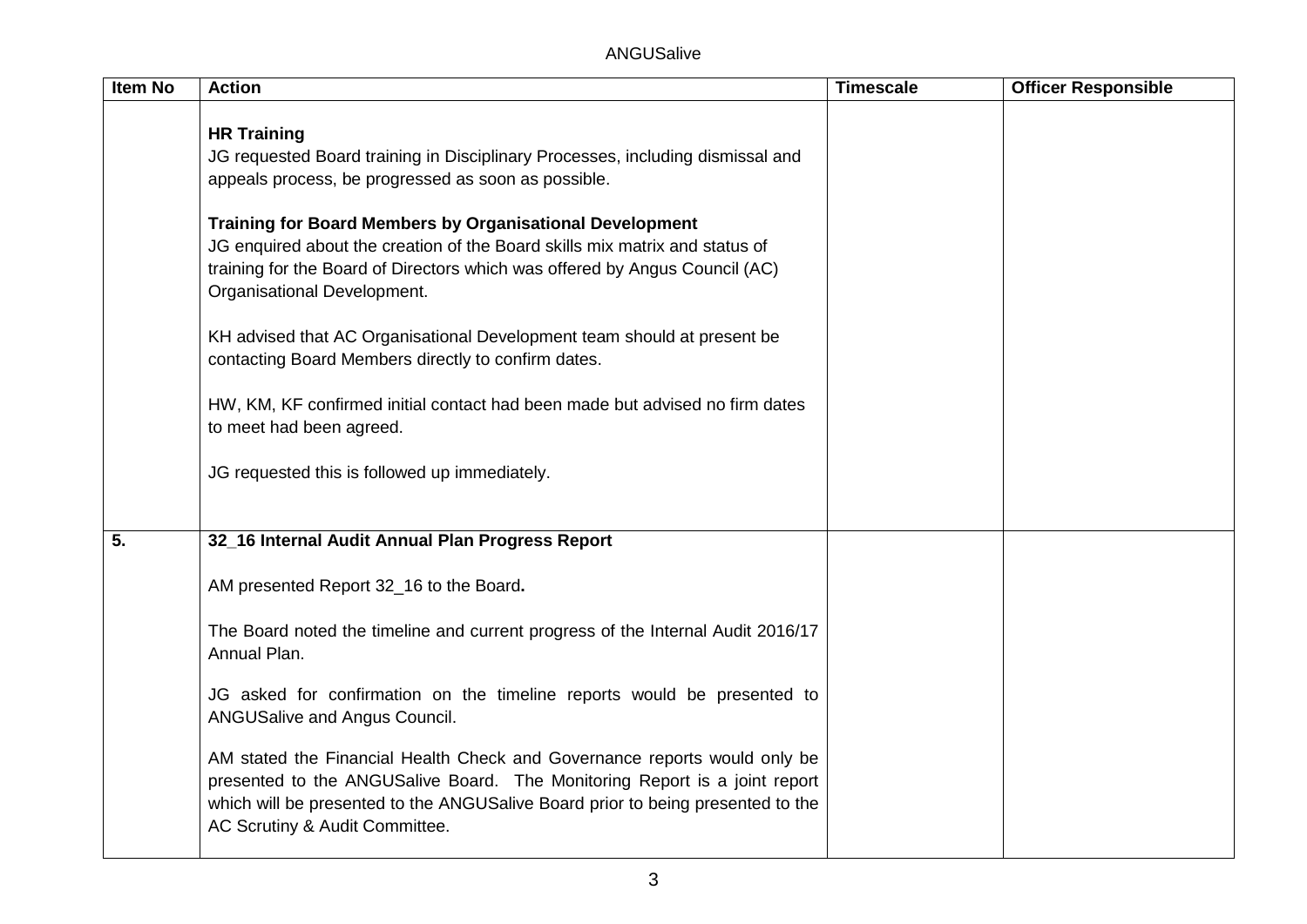| <b>Item No</b> | <b>Action</b>                                                                                                                     | <b>Timescale</b> | <b>Officer Responsible</b> |
|----------------|-----------------------------------------------------------------------------------------------------------------------------------|------------------|----------------------------|
| 6.             | Report 33_16 Brechin Community Campus (Phase 2) and Forfar                                                                        |                  |                            |
|                | <b>Community Campus</b>                                                                                                           |                  |                            |
|                |                                                                                                                                   |                  |                            |
|                | The Board noted the current position of Phase 2 of Brechin Community Campus<br>(BCC) and Phase 1 of Forfar Community Campus (FCC) |                  |                            |
|                |                                                                                                                                   |                  |                            |
|                | CK informed the Board the funding bid had been approved by Sportscotland and                                                      |                  |                            |
|                | paper work is with Angus Council, as owners of the building and land, to                                                          |                  |                            |
|                | complete the next steps of the process.                                                                                           |                  |                            |
|                |                                                                                                                                   |                  |                            |
|                | JG enquired about 3G Pitch. KM provided background on funding raised to                                                           |                  |                            |
|                | enable the erection of the 3G MUGA and asked for it to be noted that the Group                                                    |                  |                            |
|                | are given recognition for their efforts. Without this fundraising and a contribution                                              |                  |                            |
|                | from the Common Good Fund the enhanced facilities would not be available.                                                         |                  |                            |
|                | KF requested robust employee costs for 16/17 and 17/18 for both BCC and                                                           |                  |                            |
|                | FCC.                                                                                                                              |                  |                            |
|                |                                                                                                                                   |                  |                            |
|                | KH advised additional employee costs for FCC is unlikely as two (02) facilities                                                   |                  |                            |
|                | are being brought together, unlike BCC where additional employees were                                                            |                  |                            |
|                | required.                                                                                                                         |                  |                            |
|                | KH advised all recruitment requests are presented for approval by the Senior                                                      |                  |                            |
|                | Management Team.                                                                                                                  |                  |                            |
|                |                                                                                                                                   |                  |                            |
|                | BD requested clarification on the Ethos Group. CK explained the Campus Ethos                                                      |                  |                            |
|                | Groups were established to ensure that the integrated services provided within                                                    |                  |                            |
|                | the Campus facilities were governed by an agreed vision and set of values                                                         |                  |                            |
|                | guaranteeing innovative ways of working.                                                                                          |                  |                            |
|                | KM questioned if a Board Member should represent ANGUSalive at the Ethos                                                          |                  |                            |
|                | Group meetings. CK confirmed ANGUSalive are an active part of the group.                                                          |                  |                            |
|                | Archie Dick, Principal Officer Sport & Leisure, Mark Nisbet, Lochside Leisure                                                     |                  |                            |
|                | Centre Facility Manager and Barry Stirling, BCC Facility Manager, all represent                                                   |                  |                            |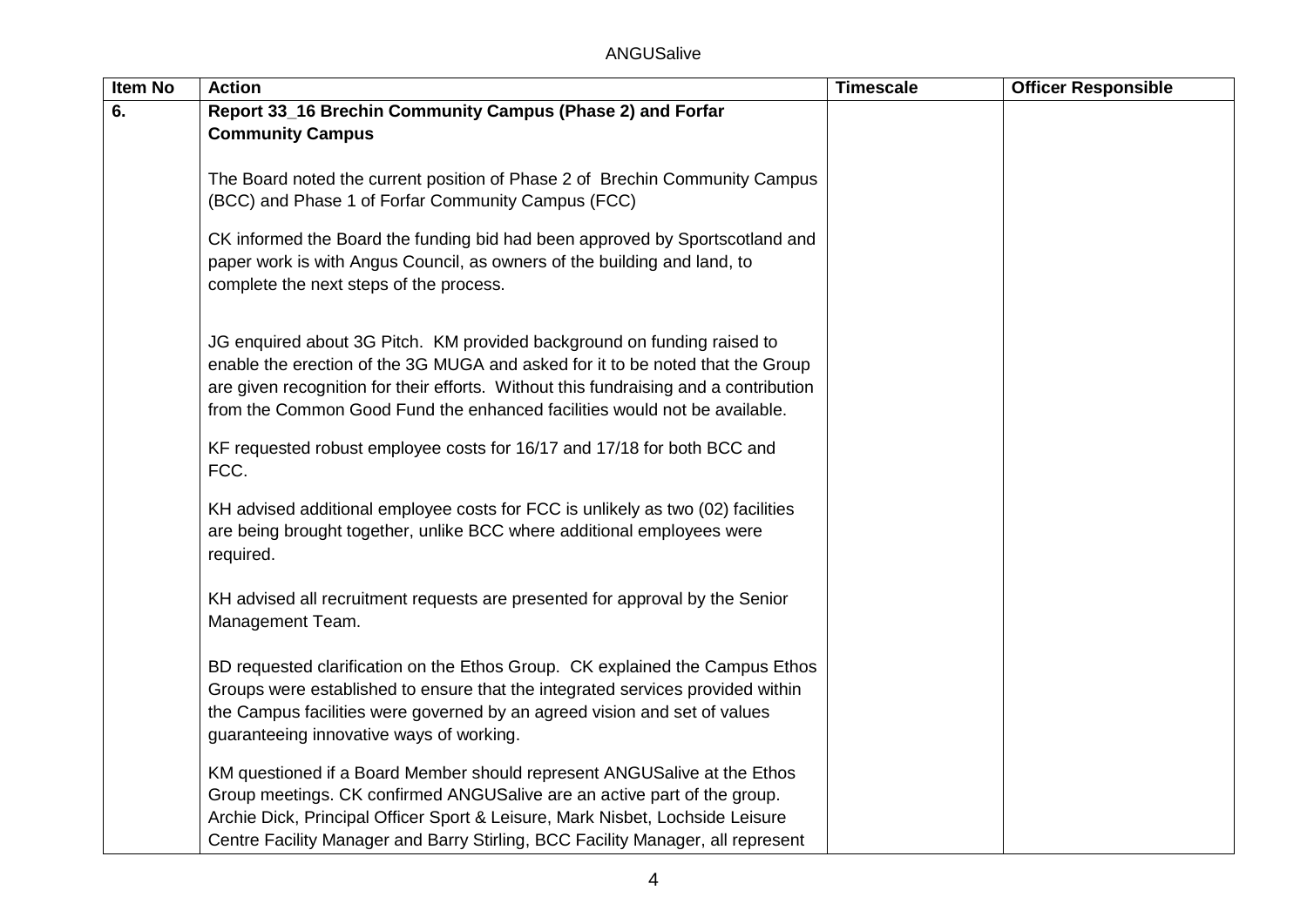| <b>Item No</b>   | <b>Action</b>                                                                                                                                                                                                                                    | <b>Timescale</b> | <b>Officer Responsible</b> |
|------------------|--------------------------------------------------------------------------------------------------------------------------------------------------------------------------------------------------------------------------------------------------|------------------|----------------------------|
|                  | ANGUSalive at present.                                                                                                                                                                                                                           |                  |                            |
|                  | KM requested feedback from Ethos Group meeting is provided to Board<br>Members.                                                                                                                                                                  |                  |                            |
|                  | CK extended an invite to all Directors to a community engagement session being<br>held at The Reid Hall, Forfar on Tuesday 23 August. Drop in sessions have been<br>organised to increase understanding of the campus facilities and activities. |                  |                            |
|                  | KH advised Dave Smith, Project Manager, FCC, had extended an invite to all<br>Board members to view the progress on the Forfar Project. Board members<br>agreed dates for November are presented at the September Board Meeting.                 |                  |                            |
| $\overline{7}$ . | Report 34_16 Dragon Matrix 2016                                                                                                                                                                                                                  |                  |                            |
|                  | The Board noted the name change and current status of preparations for Dragon<br><b>Matrix 2016.</b>                                                                                                                                             |                  |                            |
|                  | HW expressed concern the impact of the recent Pokemon Go phenomenon<br>could have a detrimental effect on the event this year and questioned what<br>ANGUSalive were doing to ensure there is no impact on ticket sales.                         |                  |                            |
|                  | CK confirmed 2016 sees the event take some brilliant new twists and turns<br>and will be brighter, bolder and more daring to attract both our returning and new<br>audiences.                                                                    |                  |                            |
|                  | KH advised ticketing was one of the biggest challenges for the event in 2015. A<br>great deal of work has been carried out by the team to complete the introduction<br>of a new online portal for the purchase of event tickets.                 |                  |                            |
|                  | CK confirmed ANGUSalive's contribution to this years event was £15,000 and<br>this was secured from a carry forward from 2015-16 budget.                                                                                                         |                  |                            |
|                  | BD questioned the long term plan and enquired if the event would be self-<br>funding in future years.                                                                                                                                            |                  |                            |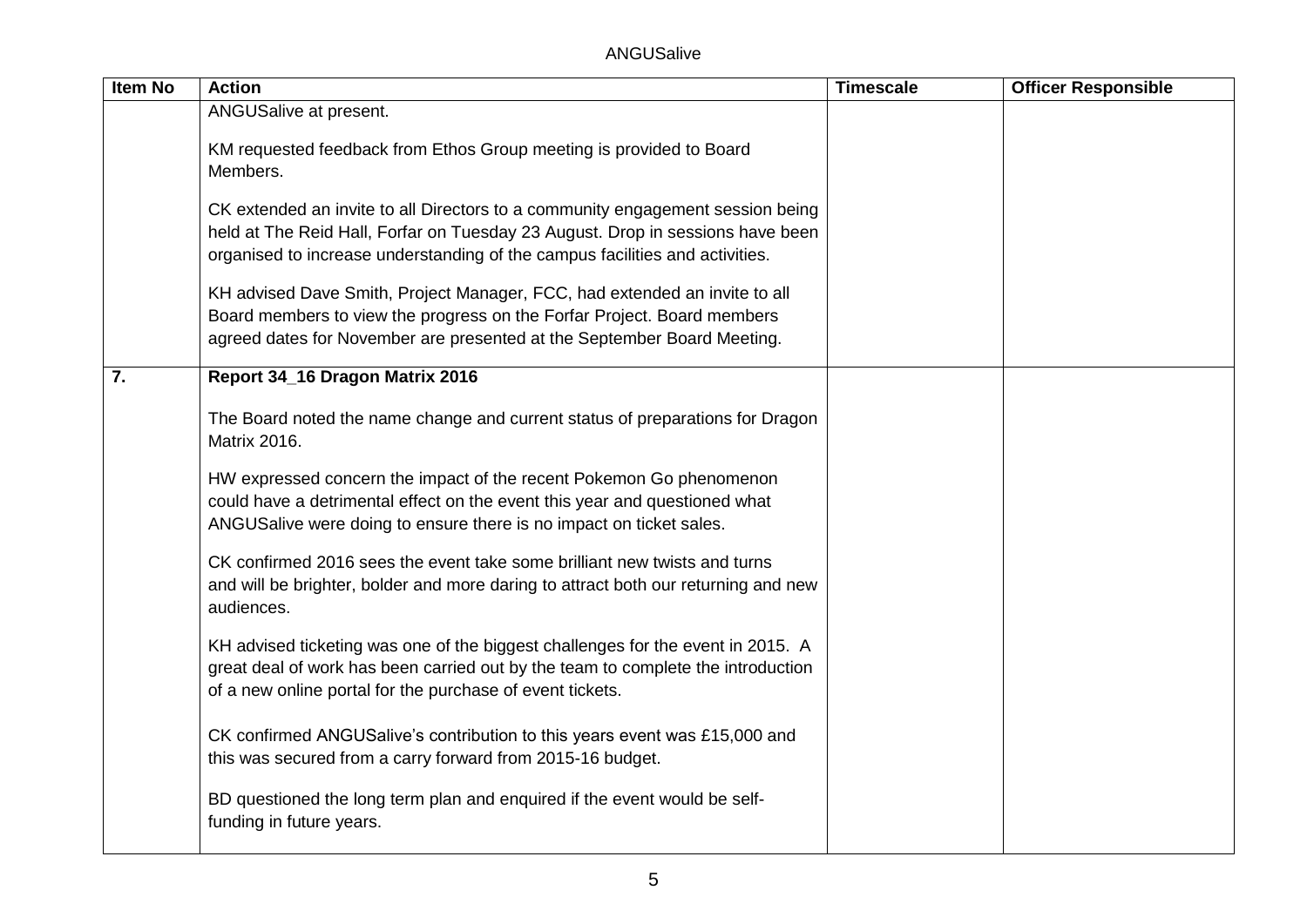| <b>Item No</b> | <b>Action</b>                                                                                                                                                                                                                                                                                                              | <b>Timescale</b> | <b>Officer Responsible</b> |
|----------------|----------------------------------------------------------------------------------------------------------------------------------------------------------------------------------------------------------------------------------------------------------------------------------------------------------------------------|------------------|----------------------------|
|                | KH advised there is an agreement with the supplier to operate a defined                                                                                                                                                                                                                                                    |                  |                            |
|                | exclusion zone to prevent Dragon Matrix being offered in another location in                                                                                                                                                                                                                                               |                  |                            |
|                | close proximity of Monikie Country Park. In addition ANGUSalive will receive                                                                                                                                                                                                                                               |                  |                            |
|                | royalties from any future productions held out with Angus.                                                                                                                                                                                                                                                                 |                  |                            |
| 8.             | <b>Report 35_16 Finance Update</b>                                                                                                                                                                                                                                                                                         |                  |                            |
|                | DJ presented report 35_16                                                                                                                                                                                                                                                                                                  |                  |                            |
|                | Merchant Services provider (Capita) have resolved system interface issues<br>which were preventing ANGUSalive card payment income being processed<br>direct to the ANGUSalive bank accounts.                                                                                                                               |                  |                            |
|                | The bulk change letters were issued on 13 July 2016 and the first collection of<br>Direct Debits direct to the ANGUSalive bank account will now take place on 01<br>August 2016.                                                                                                                                           |                  |                            |
|                | KH informed the Board an upgrade of AIM v9 resulted in two issues which<br>caused significant customer and employee impact to ANGUSalive services.                                                                                                                                                                         |                  |                            |
|                | Six of the eight Chip & PIN devices within Sport & Leisure Centres displayed the<br>decimal point on the screen in the wrong location. Customer card payments<br>could therefore not be taken until the issue was resolved. The facilities still<br>experiencing issues are due to have a long term fix by Friday 22 July. |                  |                            |
|                | KH advised ACCESS offices were also impacted with over 2000 transactions<br>needing to be processed manually.                                                                                                                                                                                                              |                  |                            |
|                | KH to submit a Report at the September Board Meeting outlining the key<br>challenges, resolution timelines, impact to customers and/or services and<br>actions taken to prevent a re-occurrence.                                                                                                                           |                  |                            |
|                | DJ highlighted an operational surplus of £318,000 had been achieved for the 4<br>months of operation from 01 December 2015 - to 31 March 2016.                                                                                                                                                                             |                  |                            |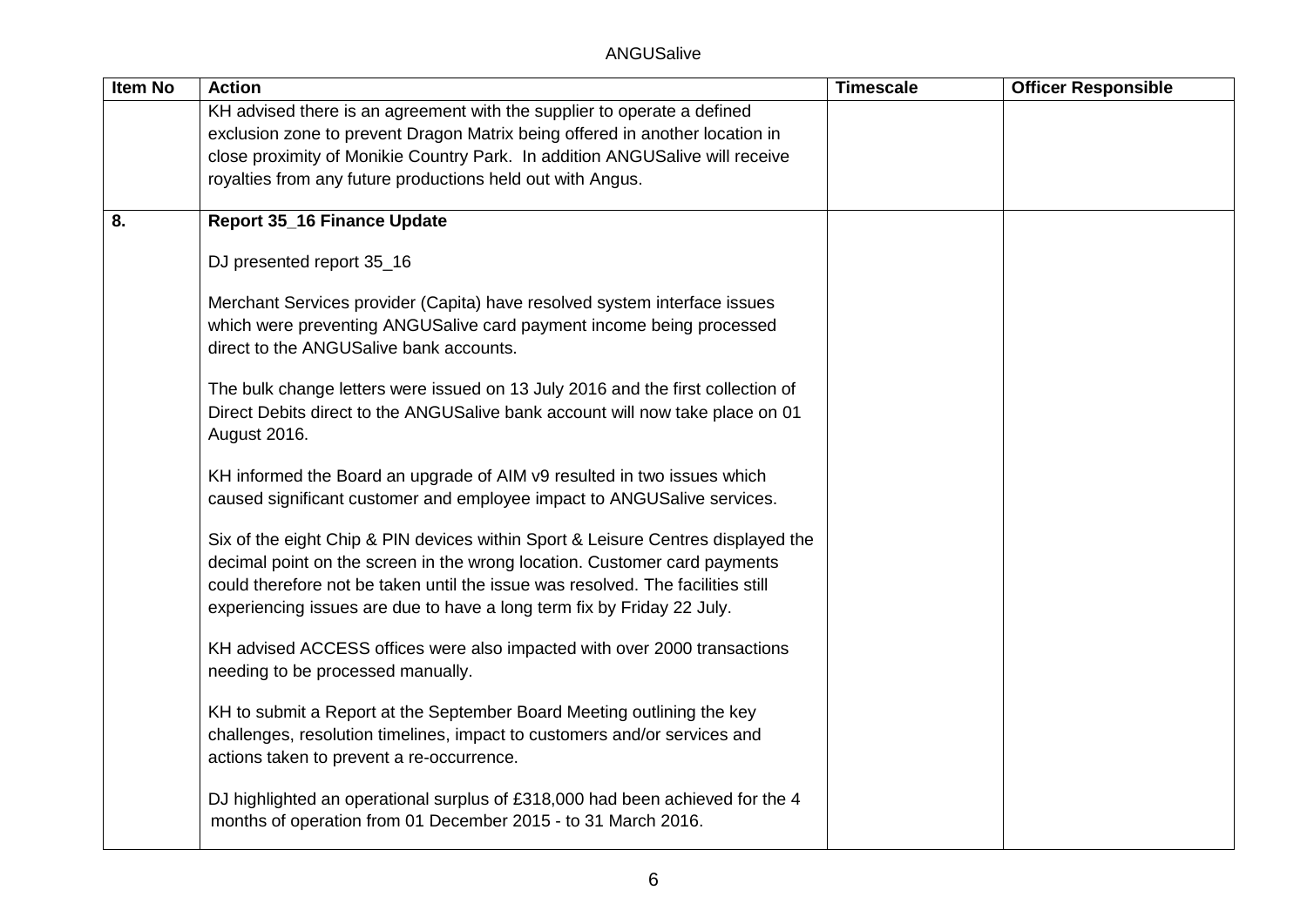| <b>Item No</b> | <b>Action</b>                                                                                   | <b>Timescale</b> | <b>Officer Responsible</b> |
|----------------|-------------------------------------------------------------------------------------------------|------------------|----------------------------|
|                | DJ indicated ANGUSalive's Management Fee will be uplifted further to reflect the                |                  |                            |
|                | 2015/16 underspend on the Angus Council side. Clarification on Quarter 1                        |                  |                            |
|                | financial performance will be presented to the Board in September 2016.                         |                  |                            |
|                | External Auditors, Henderson Loggie have begun an audit which will be                           |                  |                            |
|                | undertaken over July and August 2016. Further work on the ANGUSalive year-                      |                  |                            |
|                | end position is required and the audit of the accounts will be progressed. The                  |                  |                            |
|                | intention is to report the audited and finalised accounts for consideration by the              |                  |                            |
|                | Board at the September meeting, prior to formal inclusion in Angus Council's<br>Group accounts. |                  |                            |
|                | KF questioned whether subsequent inflationary salary increases had been                         |                  |                            |
|                | factored into employee costs. DJ confirmed these were built into the                            |                  |                            |
|                | Management Fee.                                                                                 |                  |                            |
|                |                                                                                                 |                  |                            |
| 9.             | Report 36_16 Accreditation Scheme for Museums and Galleries in the<br><b>United Kingdom</b>     |                  |                            |
|                |                                                                                                 |                  |                            |
|                | KH presented Report 36_16                                                                       |                  |                            |
|                | The Board noted the current Accreditation status of Museums & Galleries                         |                  |                            |
|                | managed by ANGUSalive and observed the projected timeline for the                               |                  |                            |
|                | forthcoming Accreditation return.                                                               |                  |                            |
|                | A report will be presented to the September 2016 meeting.                                       |                  |                            |
|                |                                                                                                 |                  |                            |
|                | Documents will then be presented for consideration by Angus Council                             |                  |                            |
|                | Communities Committee at its meeting on 27 <sup>th</sup> September 2016.                        |                  |                            |
|                |                                                                                                 |                  |                            |
| 10.            | <b>Report 37_16 Public Holidays</b>                                                             |                  |                            |
|                | KH presented Report 37_16                                                                       |                  |                            |
|                |                                                                                                 |                  |                            |
|                | The Board noted that there is no change to the St Andrew's Day public holiday                   |                  |                            |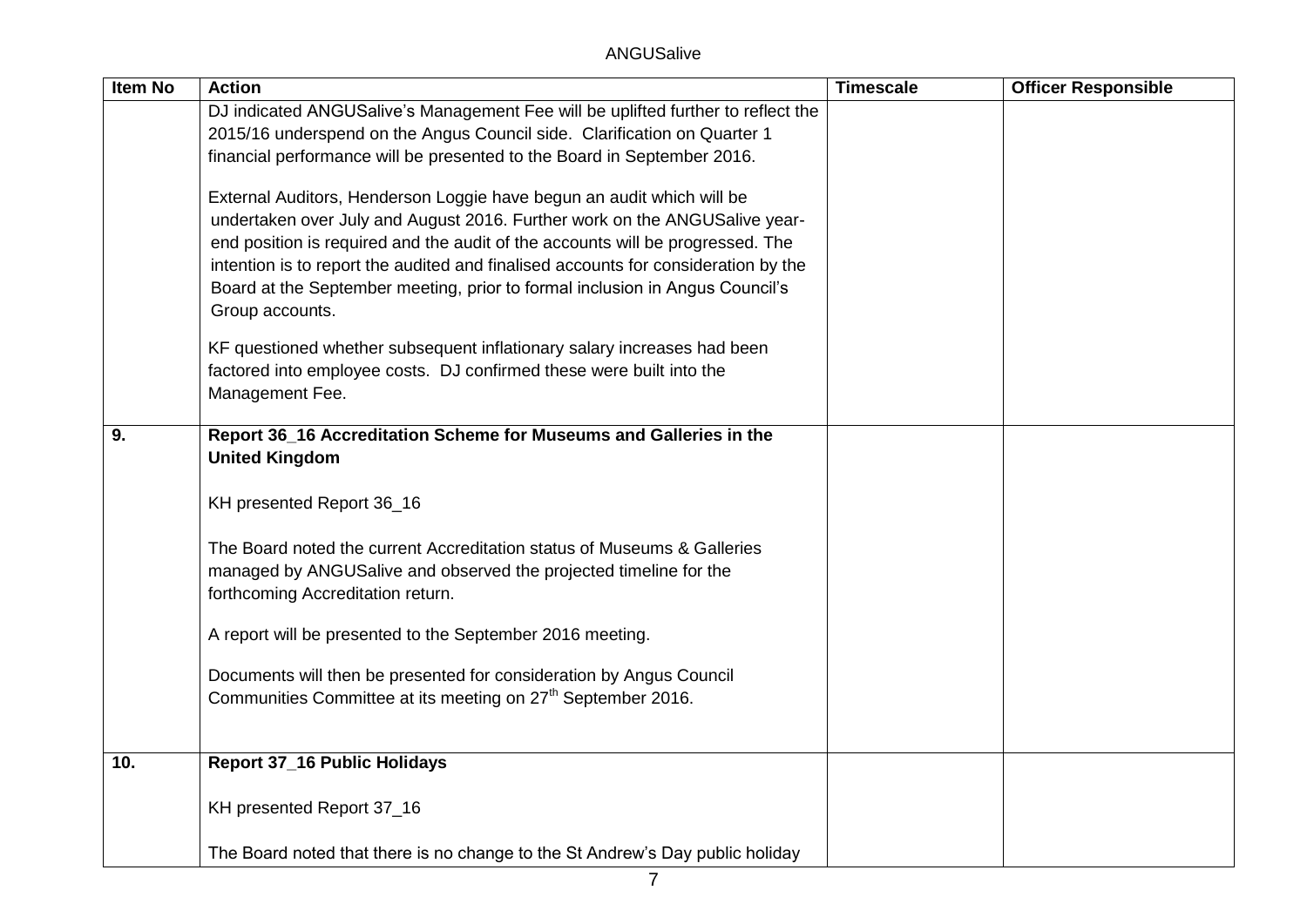| <b>Item No</b> | <b>Action</b>                                                                        | <b>Timescale</b> | <b>Officer Responsible</b> |
|----------------|--------------------------------------------------------------------------------------|------------------|----------------------------|
|                | date in 2016 for ANGUSalive staff and approved the public holiday dates for<br>2017. |                  |                            |
|                |                                                                                      |                  |                            |
|                | The Board agreed a report considering the Christmas 2016 and New Year 2017           |                  |                            |
|                | opening hours will be presented at the September meeting.                            |                  |                            |
|                |                                                                                      |                  |                            |
| 11.            | Report 38_16 Mission Statement, Vision and Strategic Aims                            |                  |                            |
|                |                                                                                      |                  |                            |
|                | The Board raised issues with email access had resulted in many of them not           |                  |                            |
|                | receiving the proposed Mission Statement for review and approval.                    |                  |                            |
|                | The Board could not reach agreement on Report 38-16 and requested further            |                  |                            |
|                | work is carried out to determine the Mission Statement.                              |                  |                            |
|                |                                                                                      |                  |                            |
|                | KH confirmed Report 38_16 is to be updated with the revised Mission Statement        |                  |                            |
|                | and will be issued to the Board for offline approval.                                |                  |                            |
| 12.            | <b>Report 39_16 Communications Strategy</b>                                          |                  |                            |
|                |                                                                                      |                  |                            |
|                | The Board approved Report 39_16 subject to the Communications Strategy               |                  |                            |
|                | being updated to reflect the agreed Mission, Vision and Strategic Aims contained     |                  |                            |
|                | within the agreed report 38_16.                                                      |                  |                            |
|                |                                                                                      |                  |                            |
|                | The Board noted a communications plan will be developed.                             |                  |                            |
|                | The Board likewise noted the content and agreed the interim Media Protocol and       |                  |                            |
|                | the Social Media Protocol.                                                           |                  |                            |
| 13.            | <b>Board meeting Schedule 2017</b>                                                   |                  |                            |
|                |                                                                                      |                  |                            |
|                | BD highlighted a clash between Local Council Elections and the ANGUSalive            |                  |                            |
|                | Board meeting proposed for 04 May 2017. The Board agreed the meeting would           |                  |                            |
|                | be rearranged for the week prior to the Elections.                                   |                  |                            |
|                |                                                                                      |                  |                            |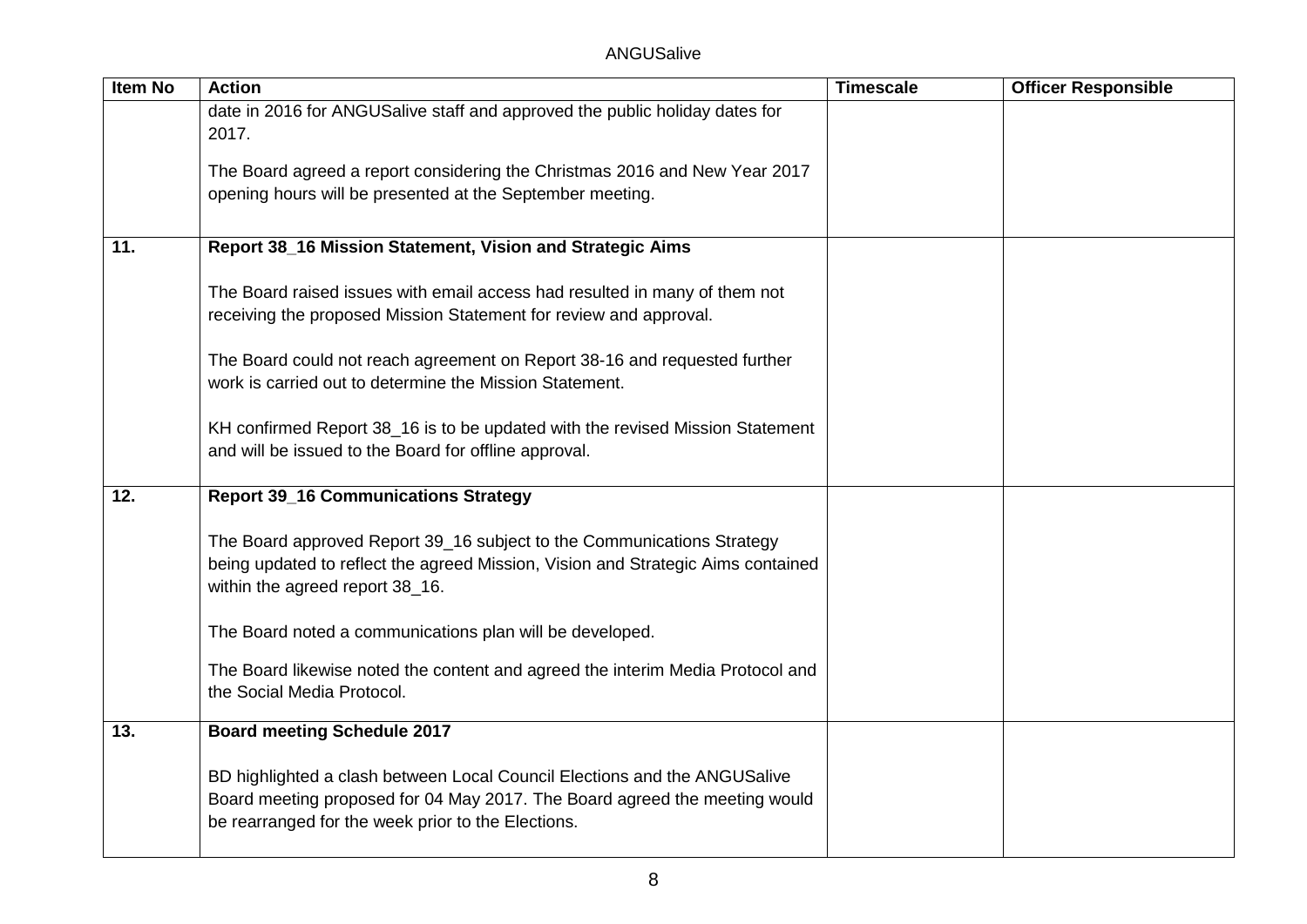ANGUSalive

| <b>Item No</b> | <b>Action</b>                                                                        | <b>Timescale</b> | <b>Officer Responsible</b> |
|----------------|--------------------------------------------------------------------------------------|------------------|----------------------------|
|                | BD notified the Board of his disappointment in meetings scheduled for Thursday       |                  |                            |
|                | mornings.                                                                            |                  |                            |
|                | JG advised that Board Meetings were scheduled Wednesday late afternoon and           |                  |                            |
|                | Thursday morning on an alternating basis to accommodate the mixed availability       |                  |                            |
|                | of Directors due to their other commitments. It was previously agreed to continue    |                  |                            |
|                | this approach with the new 8-week schedule. Meeting can proceed when the             |                  |                            |
|                | required quorum of Directors are able to attend.                                     |                  |                            |
|                | BD to check availability and highlight any diary clashes immediately to LH. Once     |                  |                            |
|                | availability is confirmed the dates will be re-issued to reflect the date change for |                  |                            |
|                | the 04 May 2017 meeting.                                                             |                  |                            |
|                |                                                                                      |                  |                            |
| 14.            | <b>ANGUSalive Policy Conversion</b>                                                  |                  |                            |
|                | The Board noted the following Policy Conversions from Angus Council to               |                  |                            |
|                | ANGUSalive.                                                                          |                  |                            |
|                |                                                                                      |                  |                            |
|                | Anti Bribery                                                                         |                  |                            |
|                | The Recruitment of Ex-Offenders<br>Secure Handling_Disclosure                        |                  |                            |
|                |                                                                                      |                  |                            |
| 15.            | Any other competent business                                                         |                  |                            |
|                |                                                                                      |                  |                            |
|                | <b>Recruitment of new Directors</b>                                                  |                  |                            |
|                | JG provided a progress update and advised a decision will be made week               |                  |                            |
|                | commencing 25 July 2016.                                                             |                  |                            |
|                | Sporta Scotland Chairs and CEO Meeting - Update & Aberdeen visit                     |                  |                            |
|                | JG and KH provided an update from the recent Sporta Scotland meeting                 |                  |                            |
|                | attended by Trust Chairpersons and Chief Executives from across Scotland.            |                  |                            |
|                | An invite has been extended to Board members to visit Sport Aberdeen. All            |                  |                            |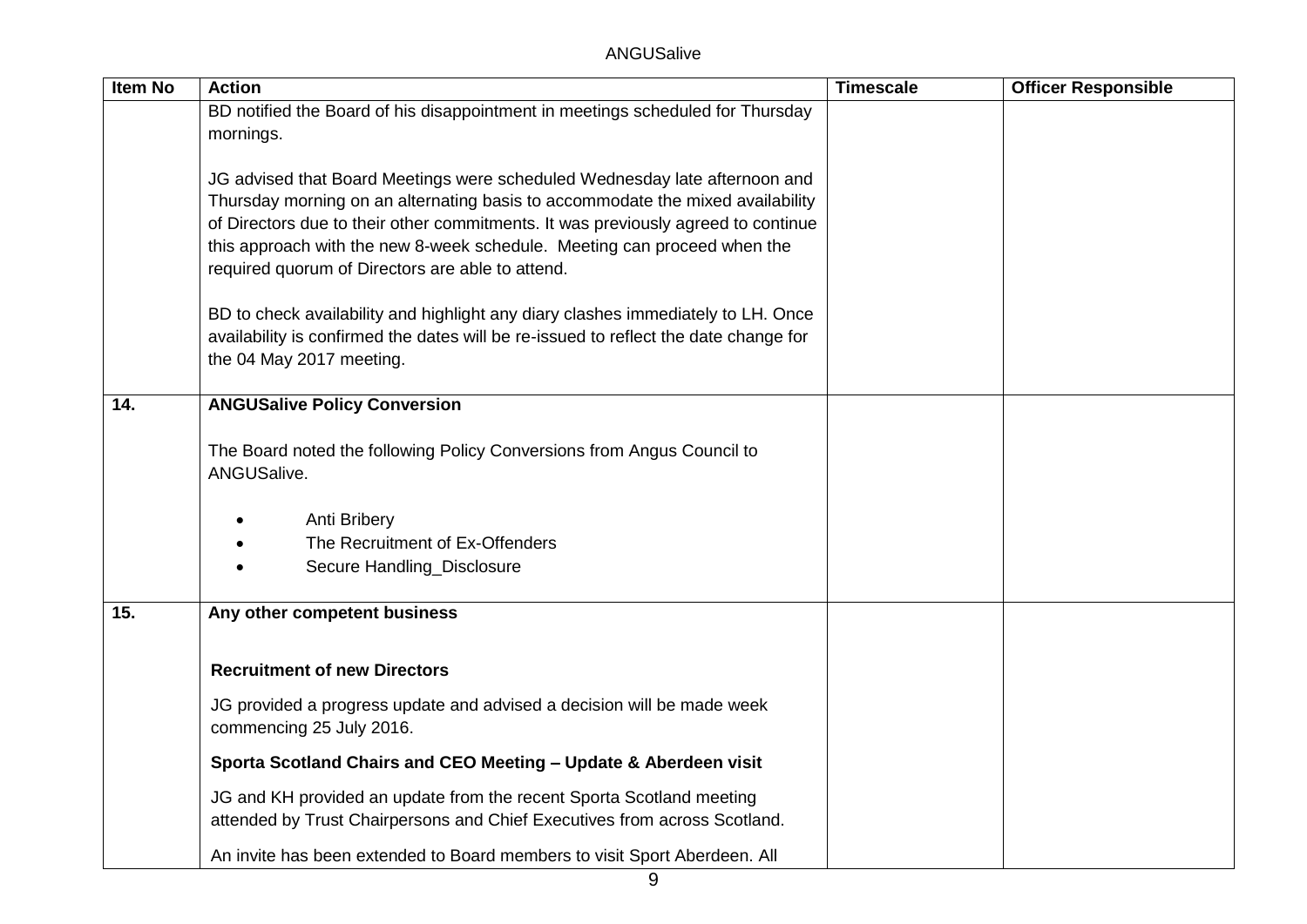| Item No | <b>Action</b>                                                                                                                                                                                                                                                | Timescale | <b>Officer Responsible</b> |
|---------|--------------------------------------------------------------------------------------------------------------------------------------------------------------------------------------------------------------------------------------------------------------|-----------|----------------------------|
|         | Directors stated an interest. JG request this is arranged as soon as possible.                                                                                                                                                                               |           |                            |
|         | Scottish Library Information Council - Board Member attendance<br><b>Wednesday 28 September 2016</b>                                                                                                                                                         |           |                            |
|         | JG proposed HW attend the Scottish Library Information Council alongside KH &<br>FD. The Board agreed unanimously.                                                                                                                                           |           |                            |
|         | JG re-iterated previously agreed arrangements for undertaking requests<br>received for a Director to attend a business meeting of another organisation in<br>their capacity as a Board Member.                                                               |           |                            |
|         | Directors were asked if any other invitations had been received and needed to<br>be reviewed to confirm if attendance was necessary and who should attend.                                                                                                   |           |                            |
|         | The Board unanimously agreed all requests for a Board Member to attend<br>meetings, events etc, should be submitted to the Chairperson and copied to LH.<br>The Chairperson will consider all requests and propose an appropriate Board<br>Member to attend. |           |                            |
|         | Unveiling the Portrait of Dr Mead - Board Member attendance Saturday 06<br>August 2016                                                                                                                                                                       |           |                            |
|         | KH provided the Board with background information on the unveiling of the<br>Portrait of Dr Meed and extended an invite to all Directors to attend. BD<br>indicated an interested in representing the Board. All agreed.                                     |           |                            |
|         | Wildfowling                                                                                                                                                                                                                                                  |           |                            |
|         | KH provided background information on the sale of Wildfowling Permits at the<br>Montrose Basin. The Montrose District Wildfowling Association contributes<br>towards administration costs for the sales of Wildfowling permits.                              |           |                            |
|         |                                                                                                                                                                                                                                                              |           |                            |